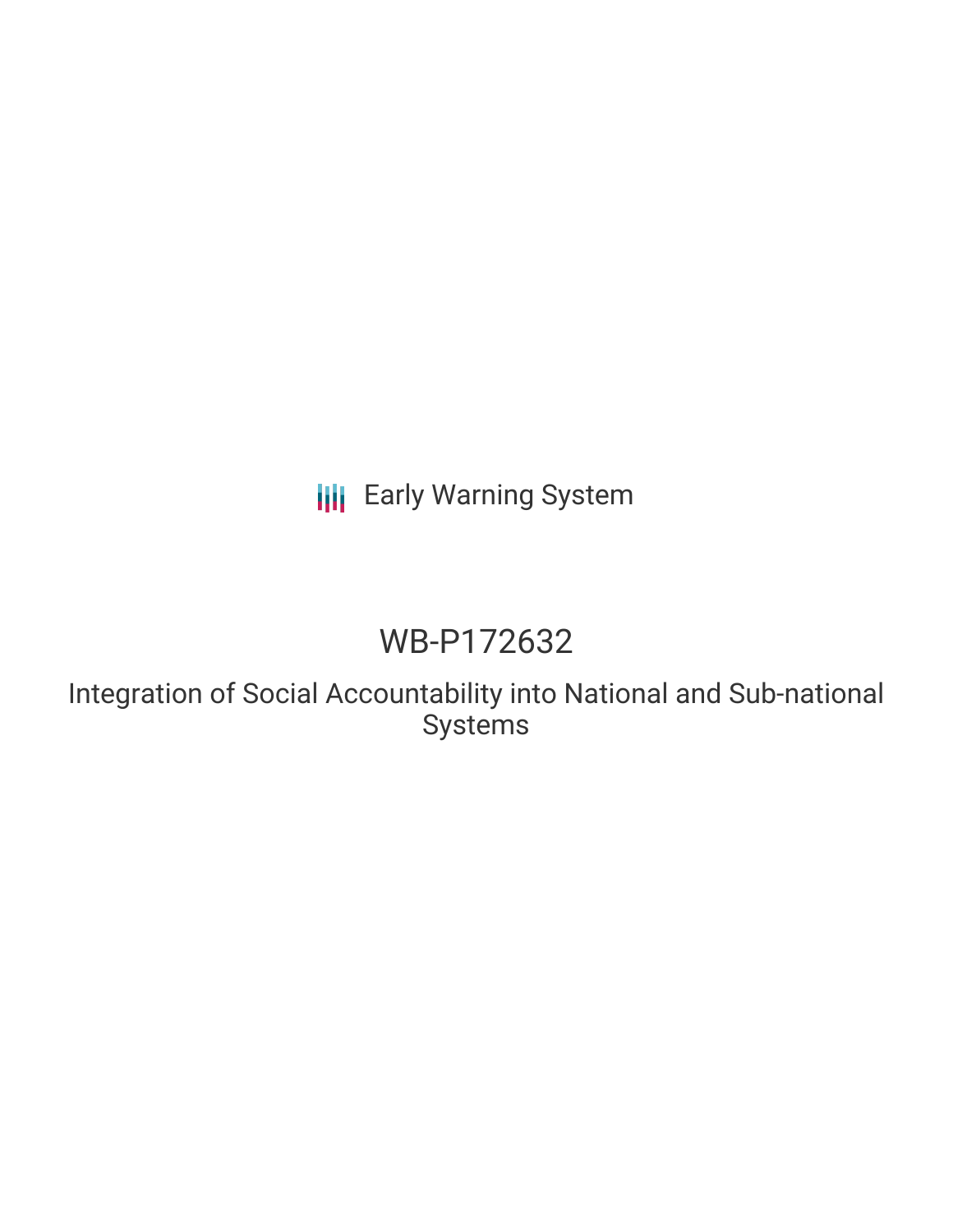

#### **Quick Facts**

| <b>Countries</b>               | Cambodia                        |
|--------------------------------|---------------------------------|
| <b>Financial Institutions</b>  | World Bank (WB)                 |
| <b>Status</b>                  | Proposed                        |
| <b>Bank Risk Rating</b>        | C                               |
| <b>Borrower</b>                | Ministry of Economy and Finance |
| <b>Sectors</b>                 | Law and Government              |
| <b>Investment Type(s)</b>      | Grant                           |
| <b>Investment Amount (USD)</b> | $$1.72$ million                 |
| <b>Grant Amount (USD)</b>      | $$1.72$ million                 |
| <b>Project Cost (USD)</b>      | \$1.72 million                  |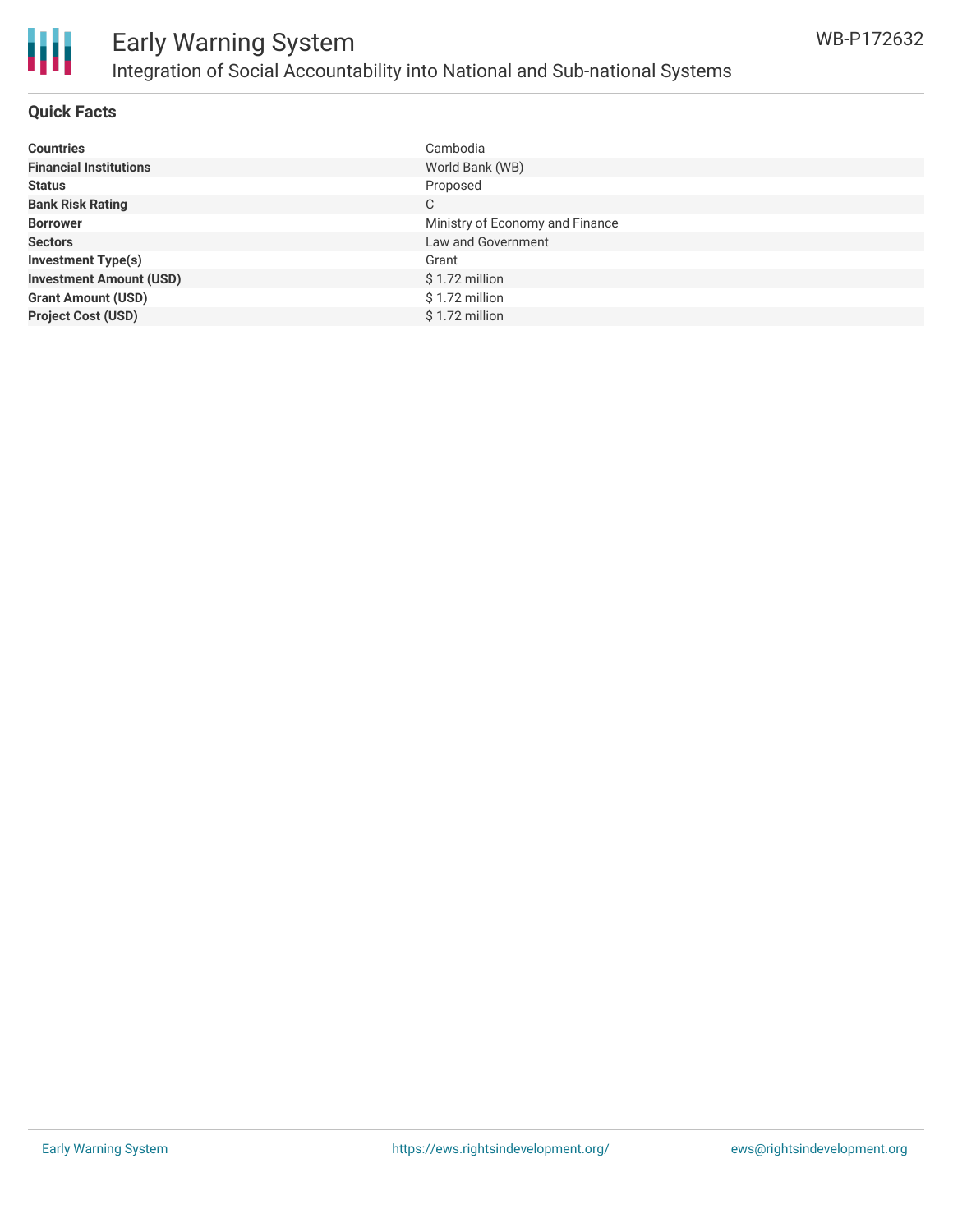

## **Project Description**

According to the bank document, the project aims to improve the performance of public service providers through the development and institutionalization of national and sub-national government systems with improved transparency, strengthened citizen engagement and responsive action.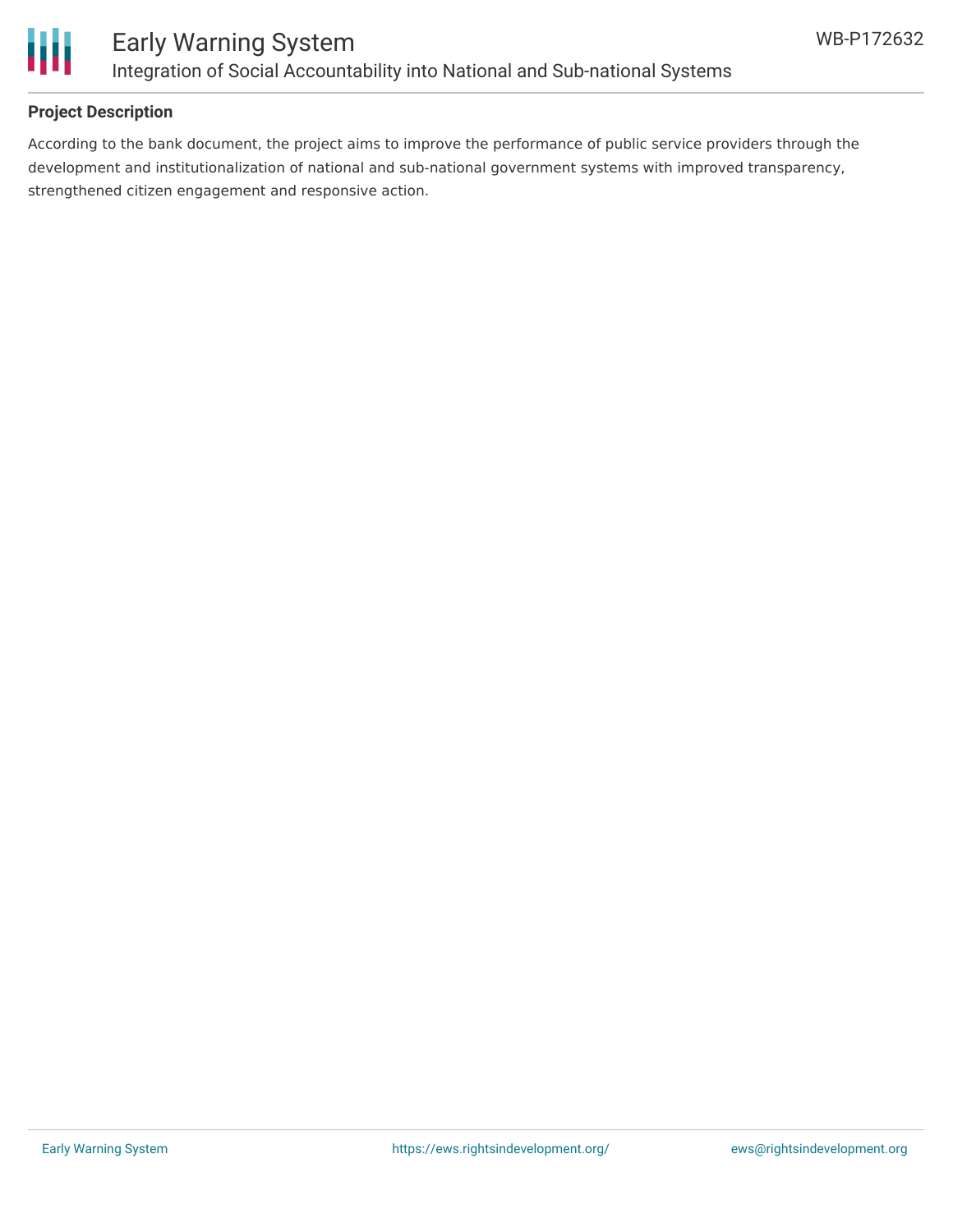

# Early Warning System Integration of Social Accountability into National and Sub-national Systems

## **Investment Description**

World Bank (WB)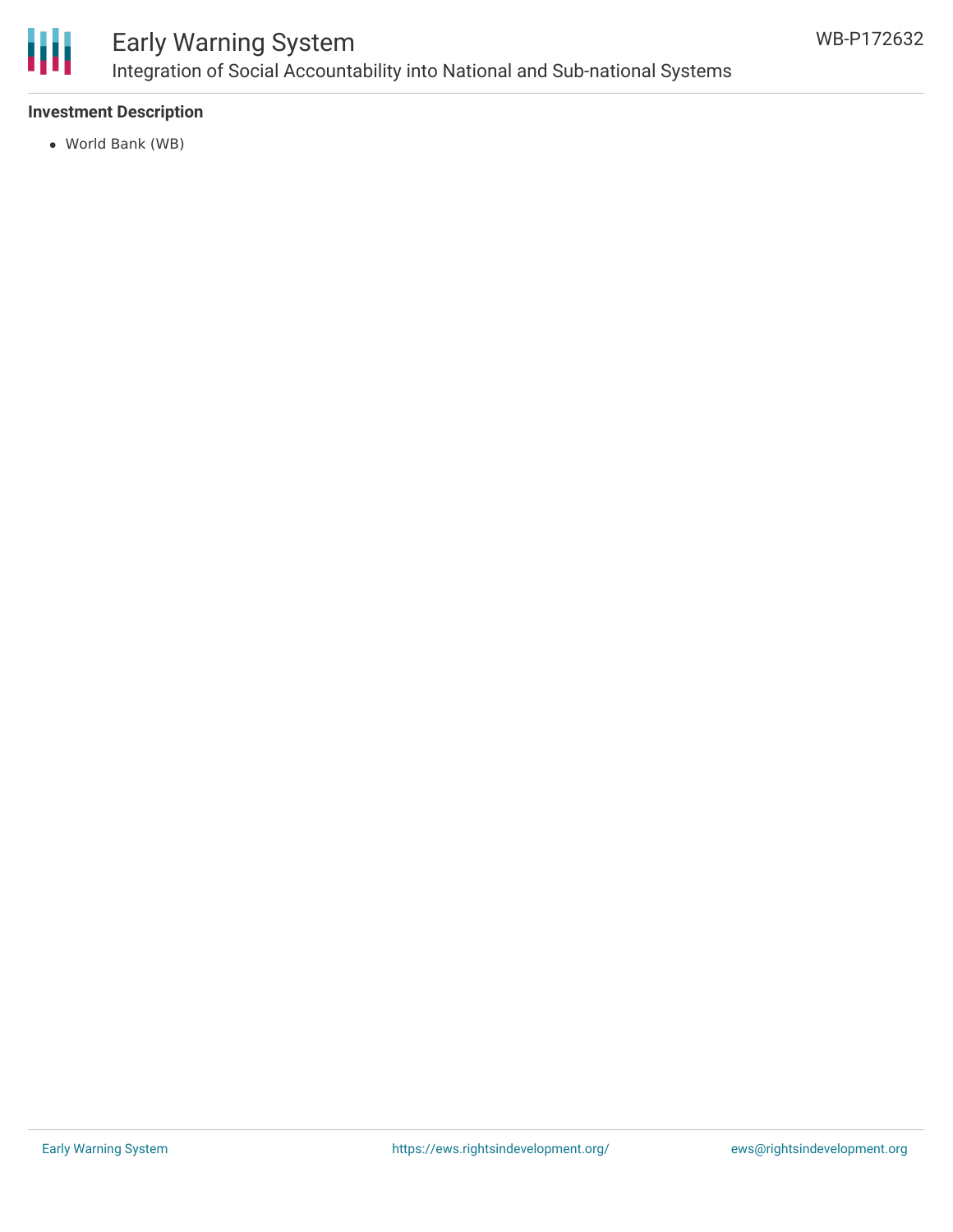

### **Contact Information**

**World Bank** Erik Caldwell Johnson, Senior Social Development Specialist

### **Borrower/Client/Recipient**

Ministry of Economy and Finance H.E. Vanndy HEM Under Secretary of State [hemvanndy@hotmail.com](mailto:hemvanndy@hotmail.com)

#### **Implementing Agencies**

National Committee for Sub-National Democratic Development Secretariat (NCDDS) Mr. Ma On Nath MA ONN, Director of Monitoringand Evaluation and ISAF Coordinator [maonnath@ncdd.gov.k](mailto:maonnath@ncdd.gov.k)h

#### **ACCOUNTABILITY MECHANISM OF WORLD BANK**

The World Bank Inspection Panel is the independent complaint mechanism and fact-finding body for people who believe they are likely to be, or have been, adversely affected by a World Bank-financed project. If you submit a complaint to the Inspection Panel, they may investigate to assess whether the World Bank is following its own policies and procedures for preventing harm to people or the environment. You can contact the Inspection Panel or submit a complaint by emailing ipanel@worldbank.org. You can learn more about the Inspection Panel and how to file a complaint at: http://ewebapps.worldbank.org/apps/ip/Pages/Home.aspx.